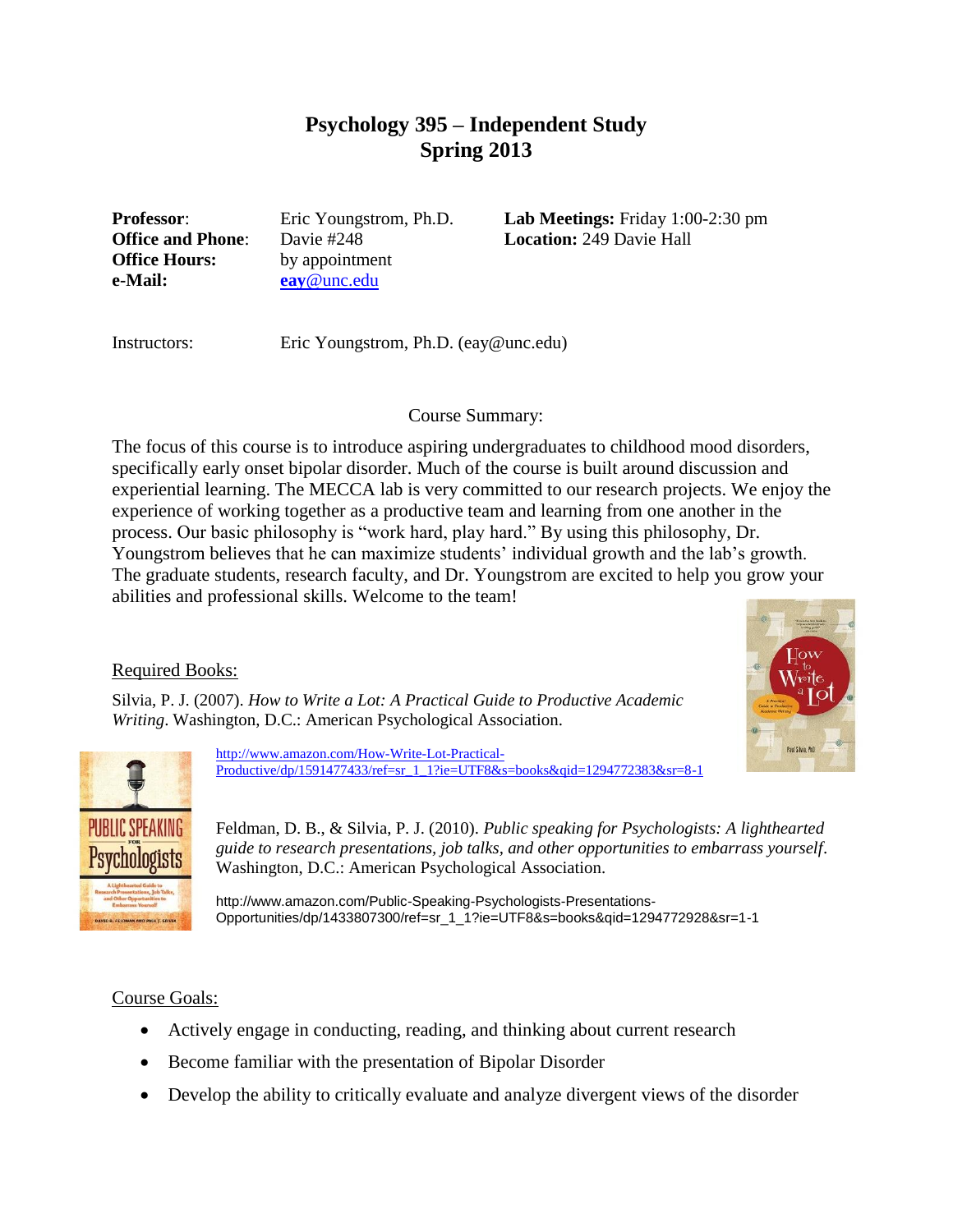- Write in APA style
- Find an aspect of the disorder that fascinates you

#### Benefits to the student:

- In depth experience of what it is like to conduct research
- Development of professional skills
- Positive relationship with a graduate student mentor!
- Positive relationship with a professor!
- Development of senior research topic

Time requirements: The course requires 9 hours per week for 3 hours of credit.

#### Student requirements:

# **1. 1.5 hours of group meetings**

This time is meant to be a time to re-engage in the readings. Often times, scientific readings need more context than is offered in the journal article. The time with the graduate student is designed for you to discuss and learn about the broader context. This is a time to ask questions and be asked questions. Please come prepared!

# **2. 5 hours of data entry tasks**

You are required to spend 5 hours each week in the lab working on tasks that help move the lab forward. During this time, you will learn to use research tools such as SPSS, Databuilder, and Endnote that are all integral to conducting research. This time is meant as a way for you to become familiar with the different technology and different types of data that the lab uses. This is time to become intimately involved with data that you could use for a Senior Thesis. Students who do not fulfill data entry tasks (i.e., 5 hours per week) will be subject to receiving incompletes until the time is made up in full.

# **3. 1.5 hours of reading assigned course material each week**

These readings are meant to be an educational experience. During this time, you will actively engage with current issues in bipolar disorder research. Readings typically cover many aspects of the disorder, including phenomenology, assessment, treatment, prognosis, etc.

# **4. 1.5 hours of literature searching and reviewing per week**

A 10 page paper answering a specific question is due at the end of the semester. Paper questions will be either assigned or developed with the help of a graduate student. The foundation of this paper is based in the literature covered during the semester (see syllabus) and the student's outside reading (if applicable). The student is responsible for selecting literature for the second half of the semester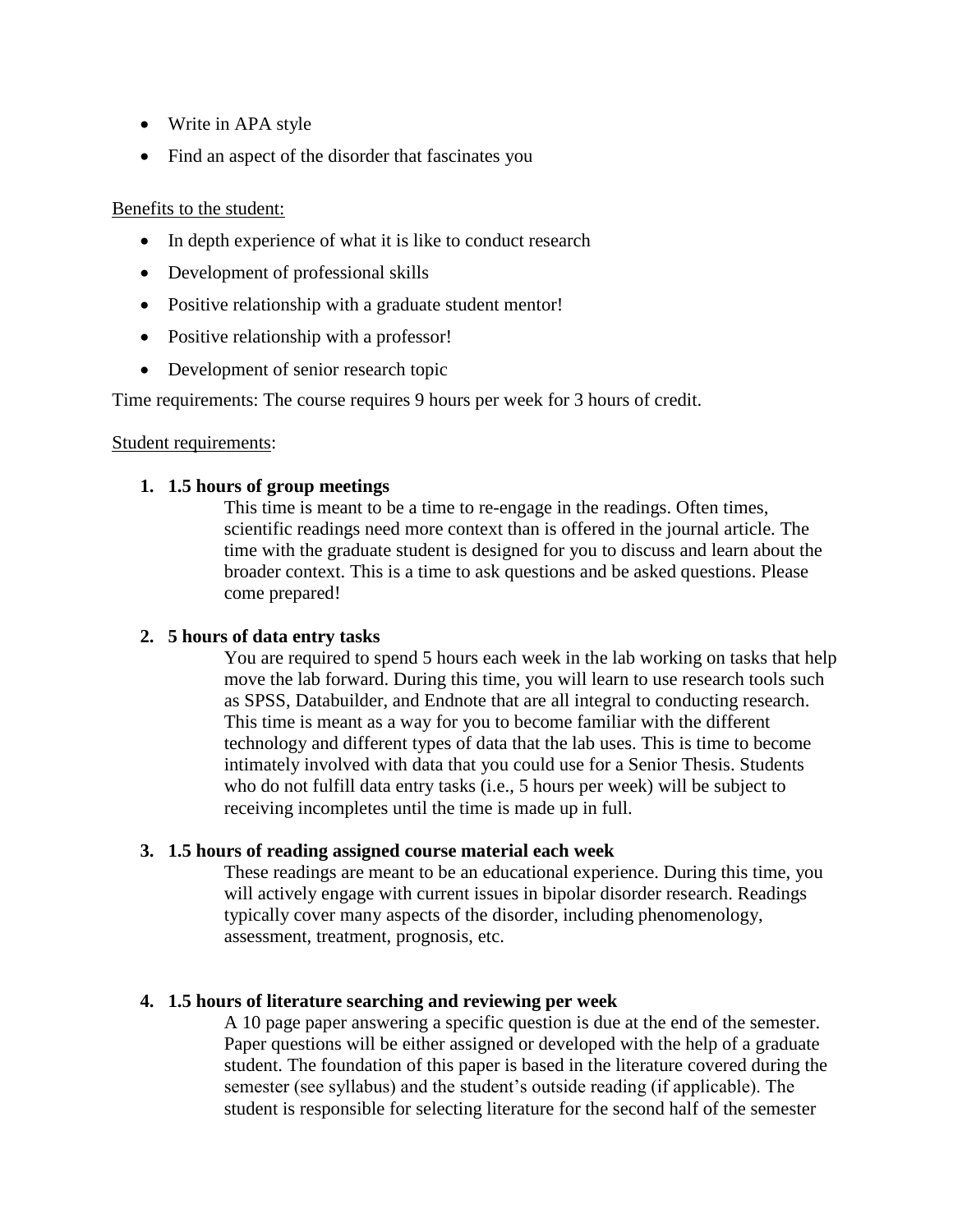that best fits with the chosen paper topic. The graduate student mentor will be involved with selecting these readings, including pointing students in the right direction and ultimately approving the student's selections.

#### **Optional Requirement:**

#### **5. Present your work at a conference.**

Students are strongly encouraged to work towards presenting and/or publishing their work. There are several forums for undergraduate students to present and the graduate students and Dr. Youngstrom can actively guide undergraduates who are interested in taking their work to next level. In addition to the excellent professional experience of presenting at a conference (e.g., poster presentation) or publishing a manuscript in a peer reviewed journal, these kinds of scholarly activities make students much more competitive for graduate admissions.

#### Grades:

Everyone taking the course starts with an A. The MECCA lab is invested in you and we want you to succeed. Our goal is to help shape your research interests and make the most of your intelligence, strong work ethic, and critical thinking skills. We strongly believe that many of the skills you develop during the semester will generalize to other environments, be it graduate school, the workforce, or elsewhere.

50% - Completion of data tasks 30% - 10 page review 20% - Attendance and discussion

The graduate student will provide feedback about your performance (i.e., when expectations are and are not being met). If expectations are fulfilled (and exceeded), expect an A. If expectations are not met, please do not expect an A.

Students will have the opportunity for one-on-one time with a current graduate student to discuss professional development topics of the student's choosing. Topics may include resume or curriculum vitae (CV), getting into graduate school, different career paths in psychology, etc.

| Week     | Topic                                         | Reading                                            |
|----------|-----------------------------------------------|----------------------------------------------------|
| Aug $23$ | Introduction to Bipolar Disorder              | Kraepelin, E. (1921). Manic-Depressive Insanity.   |
|          |                                               | Chapter $4 -$ Manic States $-$ pgs $54 - 73$       |
|          |                                               | Chapter $6$ – Mixed States – pgs $99 - 115$        |
| Aug $30$ | Introduction to Bipolar Disorder              | Youngstrom, E. A., Birmaher, B., & Findling, R. L. |
|          |                                               | (2008). Pediatric bipolar disorder: Validity,      |
|          |                                               | phenomenology, and recommendations for             |
|          |                                               | diagnosis. Bipolar Disorders, 10, 194-214.         |
| Sept 6   | Introduction to Pediatric Bipolar<br>Disorder | Geller, B., Zimerman, B., Williams, M., Delbello,  |
|          |                                               | M. P., Frazier, J., & Beringer, L. (2002).         |
|          |                                               | Phenomenology of prepubertal and early adolescent  |
|          |                                               | bipolar disorder: Examples of elated mood,         |
|          |                                               | grandiose behaviors, decreased need for sleep,     |
|          |                                               | racing thoughts and hypersexuality. Journal of     |

Reading Schedule: